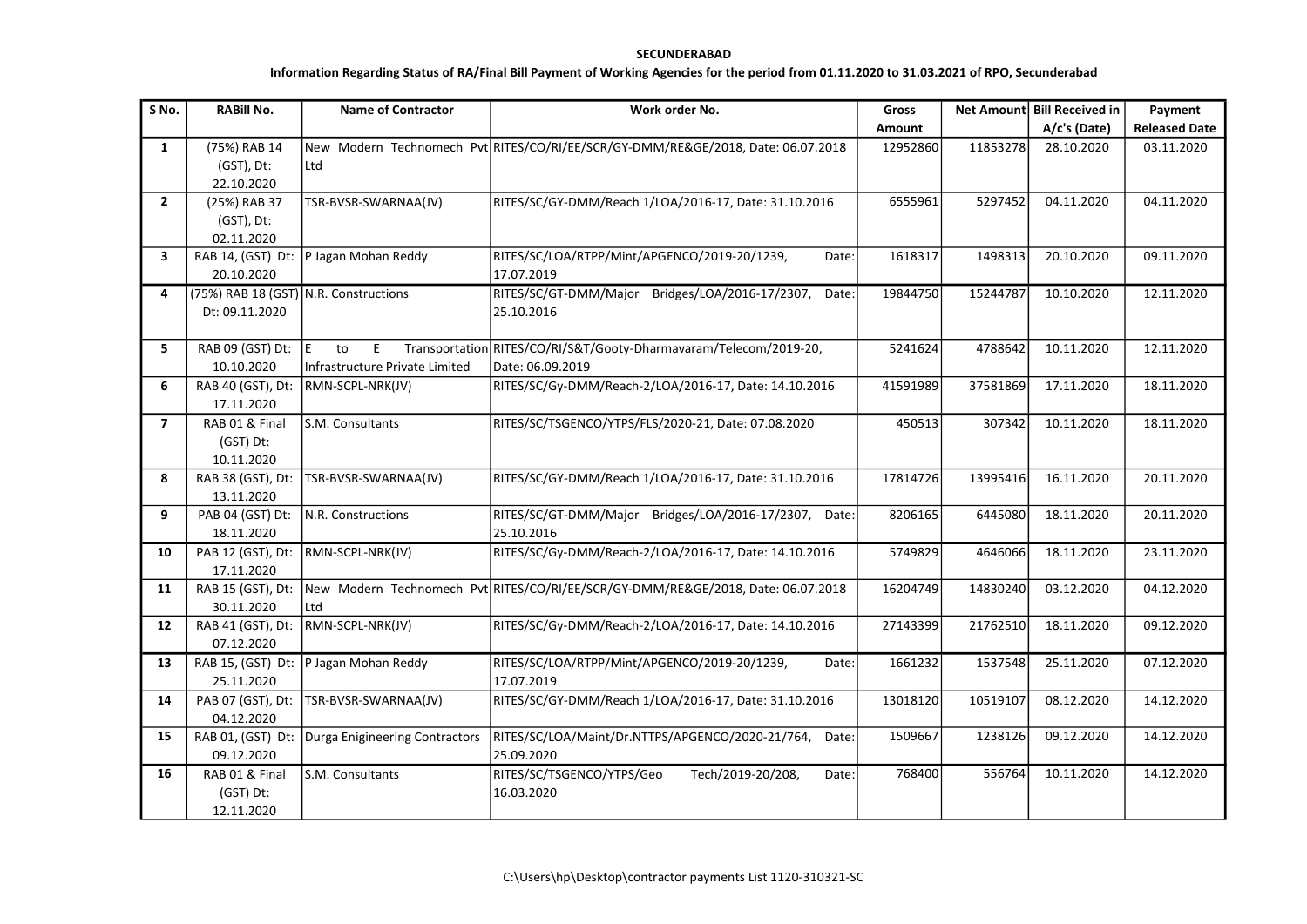| 17 | RAB 01 & Final,                       | Dhruvah                               | Engineering RITES/RPO/SC/SCCL/Rudrampur/Survey/2020-21/871,<br>Date:                           | 53100    | 37125    | 14.12.2020 | 15.12.2020 |
|----|---------------------------------------|---------------------------------------|------------------------------------------------------------------------------------------------|----------|----------|------------|------------|
|    | (GST) Dt:                             | Consultants                           | 26.10.2020                                                                                     |          |          |            |            |
|    | 14.12.2020                            |                                       | RITES/SC/Gy-DMM/Reach-2/LOA/2016-17, Date: 14.10.2016                                          |          |          | 31.12.2020 | 01.01.2021 |
| 18 | SD Release, Dt:<br>30.12.2020         | RMN-SCPL-NRK(JV)                      |                                                                                                | 14174100 | 14174100 |            |            |
| 19 | GST Rem Dt:                           | N.R. Constructions                    | RITES/SC/GT-DMM/Major Bridges/LOA/2016-17/2307, Date:                                          | 6325698  | 6325698  | 22.12.2020 | 11.01.2021 |
|    | 21.12.2020                            |                                       | 25.10.2016                                                                                     |          |          |            |            |
| 20 | GST Rem Dt:                           | Lakshmi Durga Fabricators             | RITES/CO/RI/S&T/Gooty-Dharmavaram/RB/15/21,<br>Date:                                           | 6325698  | 6325698  | 22.12.2020 | 11.01.2021 |
|    | 21.12.2020                            |                                       | 29.05.2017                                                                                     |          |          |            |            |
| 21 | RAB 16 (GST), Dt:                     |                                       | New Modern Technomech Pvt RITES/CO/RI/EE/SCR/GY-DMM/RE&GE/2018, Date: 06.07.2018               | 51406592 | 47046213 | 30.12.2020 | 11.01.2021 |
|    | 08.10.2020                            | Ltd                                   |                                                                                                |          |          |            |            |
| 22 | RAB 10 (GST) Dt:                      | IE.<br>to<br>E                        | Transportation RITES/CO/RI/S&T/Gooty-Dharmavaram/Telecom/2019-20,                              | 5673173  | 5191552  | 23.12.2020 | 11.01.2021 |
|    | 08.12.2020                            | Infrastructure Private Limited        | Date: 06.09.2019                                                                               |          |          |            |            |
| 23 | RAB 13 (GST) Dt:                      | Param Enterprises (P) Ltd             | RITES/CO/RI/S&T/GOOTY-DHARMAVARAM/RB/2017-18, Date:                                            | 36987545 | 35497090 | 04.01.2021 | 11.01.2021 |
|    | 21.12.2020                            |                                       | 30.07.2018                                                                                     |          |          |            |            |
| 24 | GST Rem, Dt:                          | TSR-BVSR-SWARNAA(JV)                  | RITES/SC/GY-DMM/Reach 1/LOA/2016-17, Date: 31.10.2016                                          | 2809698  | 2809698  | 22.12.2020 | 12.01.2021 |
|    | 18.12.2020                            |                                       |                                                                                                |          |          |            |            |
| 25 | (75%) RAB 19 (GST) N.R. Constructions |                                       | RITES/SC/GT-DMM/Major Bridges/LOA/2016-17/2307, Date:                                          | 12206773 | 9330168  | 11.01.2021 | 12.01.2021 |
|    | Dt: 08.01.2021                        |                                       | 25.10.2016                                                                                     |          |          |            |            |
|    |                                       | (75%) Adv RAB 19   N.R. Constructions | RITES/SC/GT-DMM/Major<br>Bridges/LOA/2016-17/2307, Date:                                       | 2441354  | 1903090  | 19.01.2021 | 19.01.2021 |
| 26 | Dt: 18.01.2021                        |                                       | 25.10.2016                                                                                     |          |          |            |            |
| 27 |                                       | SD & EMD Release N.R. Constructions   | RITES/SC/GT-DMM/Major Bridges/LOA/2016-17/2307, Date:                                          | 21414992 | 21414992 | 07.01.2021 | 21.01.2021 |
|    | Dt: 29.12.2020                        |                                       | 25.10.2016                                                                                     |          |          |            |            |
|    |                                       |                                       |                                                                                                |          |          |            |            |
| 28 |                                       | (75%) Adv RAB 20   N.R. Constructions | RITES/SC/GT-DMM/Major Bridges/LOA/2016-17/2307, Date:                                          | 25601664 | 19956689 | 20.01.2021 | 27.01.2021 |
|    | Dt: 11.01.2021                        |                                       | 25.10.2016                                                                                     |          |          |            |            |
| 29 | (75%) Adv RAB 42                      | RMN-SCPL-NRK(JV)                      | RITES/SC/Gy-DMM/Reach-2/LOA/2016-17, Date: 14.10.2016                                          | 30077242 | 30900811 | 27.01.2021 | 28.01.2021 |
|    | Dt: 25.01.2021 &                      |                                       |                                                                                                |          |          |            |            |
|    | <b>GST Rem</b>                        |                                       |                                                                                                |          |          |            |            |
| 30 | RAB 17 (GST), Dt:                     |                                       | New Modern Technomech Pvt RITES/CO/RI/EE/SCR/GY-DMM/RE&GE/2018, Date: 06.07.2018               | 14856024 | 13595915 | 28.01.2021 | 29.01.2021 |
|    | 31.12.2020                            | Ltd                                   |                                                                                                |          |          |            |            |
| 31 | RAB 01 (GST) Dt:<br>29.11.2020        | Private Limited                       | Green Earth Engineering India RITES/SC/LOA/INCOIS/LANDSCAPE/2017-20/83,<br>Date:<br>14.02.2020 | 4491308  | 3876868  | 04.01.2021 | 09.02.2021 |
| 32 | RAB 39 (GST), Dt:                     | TSR-BVSR-SWARNAA(JV)                  | RITES/SC/GY-DMM/Reach 1/LOA/2016-17, Date: 31.10.2016                                          | 42695722 | 40071433 | 22.12.2020 | 10.02.2021 |
|    | 05.02.2021                            |                                       |                                                                                                |          |          |            |            |
|    |                                       |                                       |                                                                                                |          |          |            |            |
| 33 |                                       | (25%) Adv RAB 42  RMN-SCPL-NRK(JV)    | RITES/SC/Gy-DMM/Reach-2/LOA/2016-17, Date: 14.10.2016                                          | 11798391 | 9481585  | 11.02.2021 | 12.02.2021 |
|    | Dt: 25.01.2021                        |                                       |                                                                                                |          |          |            |            |
| 34 | RAB 01 Dt:                            | <b>Tungsten Marketing</b>             | RITES/CO/RI/S&T/Gooty/Ateration/2020-21, Date: 02.01.2020                                      | 8317695  | 7929795  | 10.02.2021 | 15.02.2021 |
|    | 28.01.2021                            |                                       |                                                                                                |          |          |            |            |
| 35 |                                       | RAB 18, (GST) Dt: P Jagan Mohan Reddy | RITES/SC/LOA/RTPP/Mint/APGENCO/2019-20/1239,<br>Date:                                          | 1643321  | 1161434  | 01.03.2021 | 04.03.2021 |
|    | 27.02.2021                            |                                       | 17.07.2019                                                                                     |          |          |            |            |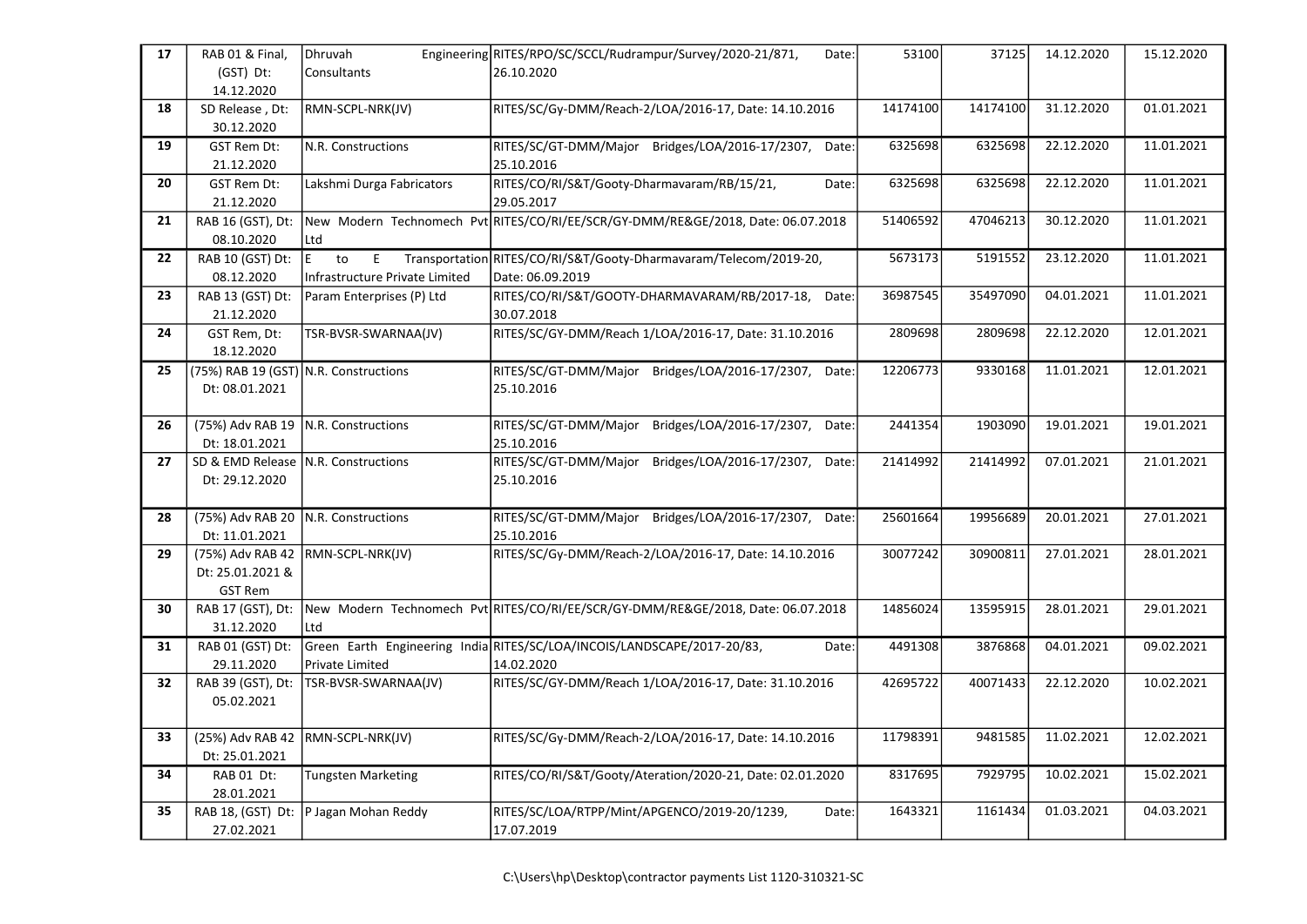| 36 | <b>GST REM Dt:</b>                    | KDM Engineers (India) Pvt Ltd     | RITES/SC/TSGENCO/BTPS/GEO<br>TECH/2019-20/1245,<br>Date:                         | 169990   | 169990   | 04.03.2021 | 09.03.2021 |
|----|---------------------------------------|-----------------------------------|----------------------------------------------------------------------------------|----------|----------|------------|------------|
|    | 10.02.2021                            |                                   | 05.11.2019                                                                       |          |          |            |            |
| 37 | (90%) PAB 05, Dt:                     | N.R. Constructions                | RITES/SC/GT-DMM/Major Bridges/LOA/2016-17/2307,<br>Date:                         | 2796710  | 2129073  | 02.03.2021 | 10.03.2021 |
|    | 16.02.2021                            |                                   | 25.10.2016                                                                       |          |          |            |            |
| 38 | PAB 08 (GST), Dt:                     | TSR-BVSR-SWARNAA(JV)              | RITES/SC/GY-DMM/Reach 1/LOA/2016-17, Date: 31.10.2016                            | 6226645  | 5031352  | 02.03.2021 | 10.03.2021 |
|    | 19.02.2021                            |                                   |                                                                                  |          |          |            |            |
|    |                                       |                                   |                                                                                  |          |          |            |            |
| 39 | RAB 11 (GST) Dt:                      | E.<br>IE.<br>to                   | Transportation RITES/CO/RI/S&T/Gooty-Dharmavaram/Telecom/2019-20,                | 5115919  | 5360202  | 03.03.2021 | 12.03.2021 |
|    | 11.02.2021                            | Infrastructure Private Limited    | Date: 06.09.2019                                                                 |          |          |            |            |
| 40 | RAB 18 (GST), Dt:                     |                                   | New Modern Technomech Pvt RITES/CO/RI/EE/SCR/GY-DMM/RE&GE/2018, Date: 06.07.2018 | 16126331 | 14758472 | 02.03.2021 | 12.03.2021 |
|    | 15.02.2021                            | Ltd                               |                                                                                  |          |          |            |            |
| 41 | RAB 14 (GST) Dt:                      | Param Enterprises (P) Ltd         | RITES/CO/RI/S&T/GOOTY-DHARMAVARAM/RB/2017-18,<br>Date:                           | 28289509 | 28692227 | 11.03.2021 | 16.03.2021 |
|    | 06.03.2021                            |                                   | 30.07.2018                                                                       |          |          |            |            |
| 42 | RAB 40 (GST), Dt:                     | TSR-BVSR-SWARNAA(JV)              | RITES/SC/GY-DMM/Reach 1/LOA/2016-17, Date: 31.10.2016                            | 41949074 | 32727355 | 16.03.2021 | 19.03.2021 |
|    | 13.03.2021                            |                                   |                                                                                  |          |          |            |            |
| 43 | GST Rem, Dt:                          | RMN-SCPL-NRK(JV)                  | RITES/SC/Gy-DMM/Reach-2/LOA/2016-17, Date: 14.10.2016                            | 9572384  | 9572384  | 19.03.2021 | 22.03.2021 |
|    | 19.03.2021                            |                                   |                                                                                  |          |          |            |            |
| 44 | (90%) RAB 21 (GST) N.R. Constructions |                                   | RITES/SC/GT-DMM/Major Bridges/LOA/2016-17/2307,<br>Date:                         | 37181190 | 29118567 | 23.03.2021 | 24.03.2021 |
|    | Dt: 16.02.2021                        |                                   | 25.10.2016                                                                       |          |          |            |            |
|    |                                       |                                   |                                                                                  |          |          |            |            |
| 45 | RAB 07 & Fianl                        | Patil Rail Infrastructure Pvt Ltd | RITES/SC/GY-DMM/Turnout Sleepers/2018, Date: 25.04.2018                          | 17193942 | 15809684 | 23.03.2021 | 24.03.2021 |
|    | (GST) Dt:                             |                                   |                                                                                  |          |          |            |            |
|    | 05.03.2021                            |                                   |                                                                                  |          |          |            |            |
| 46 | RAB 02 Dt:                            | <b>Tungsten Marketing</b>         | RITES/CO/RI/S&T/Gooty/Ateration/2020-21, Date: 02.01.2020                        | 10541959 | 9647775  | 26.03.2021 | 26.03.2021 |
|    | 28.01.2021                            |                                   |                                                                                  |          |          |            |            |
| 47 | SD Release Dt:                        |                                   | Green Earth Engineering India RITES/SC/CDFD/Balance Works/2019, Date: 11.03.2021 | 1906043  | 1906043  | 10.02.2021 | 30.03.2021 |
|    | 10.02.2021                            | Private Limited                   |                                                                                  |          |          |            |            |
| 48 | RAB 19 (GST), Dt:                     |                                   | New Modern Technomech Pvt RITES/CO/RI/EE/SCR/GY-DMM/RE&GE/2018, Date: 06.07.2018 | 12422474 | 11368782 | 24.03.2021 | 31.03.2021 |
|    | 09.03.2021                            | Ltd                               |                                                                                  |          |          |            |            |
| 49 | RAB 05, (GST) Dt:                     | Durga Enigineering Contractors    | RITES/SC/LOA/Maint/Dr.NTTPS/APGENCO/2020-21/764,<br>Date:                        | 1841474  | 1693219  | 25.03.2021 | 31.03.2021 |
|    | 19.03.2021                            |                                   | 25.09.2020                                                                       |          |          |            |            |
| 50 | RAB 17 & Final,                       | Harshitha                         | Engineering RITES/SC/LOA/Maint/Dr.NTTPS/APGENCO/2019-20/1127, Date:              | 1808713  | 1733599  | 16.03.2021 | 31.03.2021 |
|    | (GST) Dt:                             | Constructions                     | 26.06.2019                                                                       |          |          |            |            |
|    | 16.03.2021                            |                                   |                                                                                  |          |          |            |            |